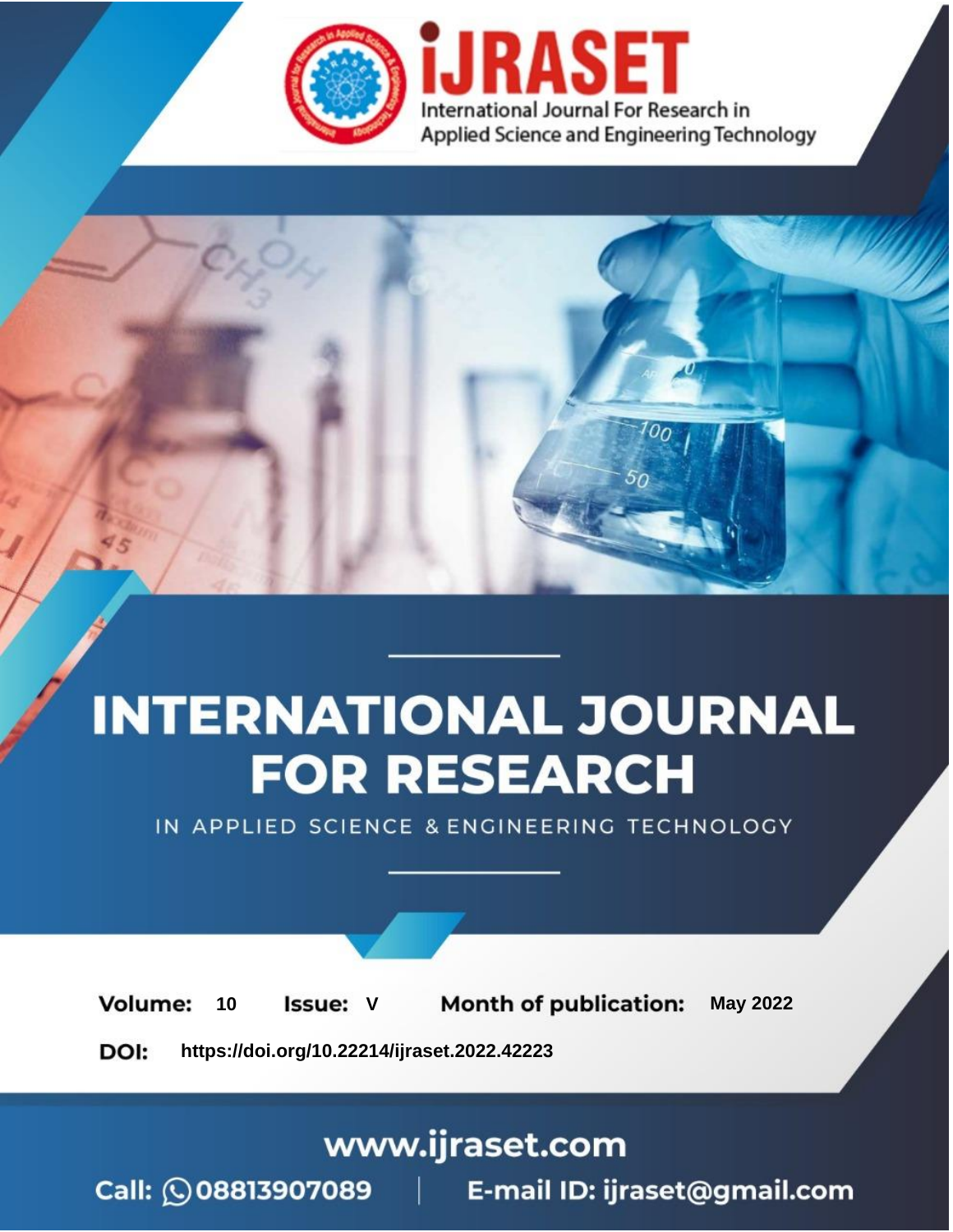

 *ISSN: 2321-9653; IC Value: 45.98; SJ Impact Factor: 7.538 Volume 10 Issue V May 2022- Available at www.ijraset.com*

### **A Survey on Emotional Intelligence**

Apoorv Tiwari<sup>1</sup>, Gaurav Pandey<sup>2</sup>, Priyam Verma<sup>3</sup>, Indira Priyadarsani Pradhan<sup>4</sup> *1, 2, 3Student, Integrated (Bachelor of Business Administration) – (Master of Business Administration), Galgotias University, Greater Noida, India*

*<sup>4</sup>Assistant Professor, School of Business,Galgotias University, Greater Noida, India*

*Abstract: Traditionally, intelligence was considered to be a mental skill that primarily consisted of two narrow spheres: mathematical / logical and oral / linguistic, or IQ. Howard Gardner expanded this little idea to include many intellectuals. Later, Daniel Goleman introduced a new type of ability, emotional intelligence (EI), the ability to understand personal and others' emotions. The construction of more intelligence, as well as emotional intelligence in particular, has received a lot of attention recently, especially in terms of leadership capacity. There is some evidence that EI traits (e.g., self-awareness, self-control, motivation, public awareness, and relationship management) may be better predictors of leadership performance and success than traditional "intelligence quotient," or IQ.*

#### **I. INTRODUCTION**

Emotional Intelligence or Emotional Quotient defines the ability or power to detect, evaluate, and manage one's own and others' emotions. In other words, emotional intelligence (EI) refers to the ability to detect, control and evaluate emotions. Some researchers suggest that emotional intelligence may be learned and reinforced, while others say that it is an innate faculty.

#### *A. Emotional Intelligence – Two Aspects*

This is the essential premise of EQ to be successful: the effective awareness, control and management of one's own emotions and those of other people.

EQ embraces two aspects of intelligence: -

- *1)* Understanding yourself, your goals, intentions, responses, behaviour andall.
- *2)* Understanding others, and their feelings.

#### **II.OBJECTIVES OF STUDY**

- *1)* To identify which element of emotional intelligence is strong in people.
- *2)* To suggest measure to improve all the elements of emotionalintelligence people for effective interpersonal communication in managing successful relationships with others.
- *3)* To make people aware of their individual level emotional intelligence.

#### *A. Need of Study*

It includes the ability to visualize emotions accurately, to reach and produce emotions to aid thought, to understand emotions, to access and produce emotions and emotional information and to control emotions thoughtfully in order to promote emotional development and intelligence.

- *1)* Understanding people, goals, objectives, responses, behaviours and everything.
- *2)* Understanding others, and their feelings.

Emotional Intelligence helps people to develop emotional self-awareness, emotional expression, creativity, develop tolerance, increase trust and integrity, develop relationships within and within the organization and thus increase individual and collective performance. "Emotional intelligence is one of the few key elements that builds strategic leaders in organizations."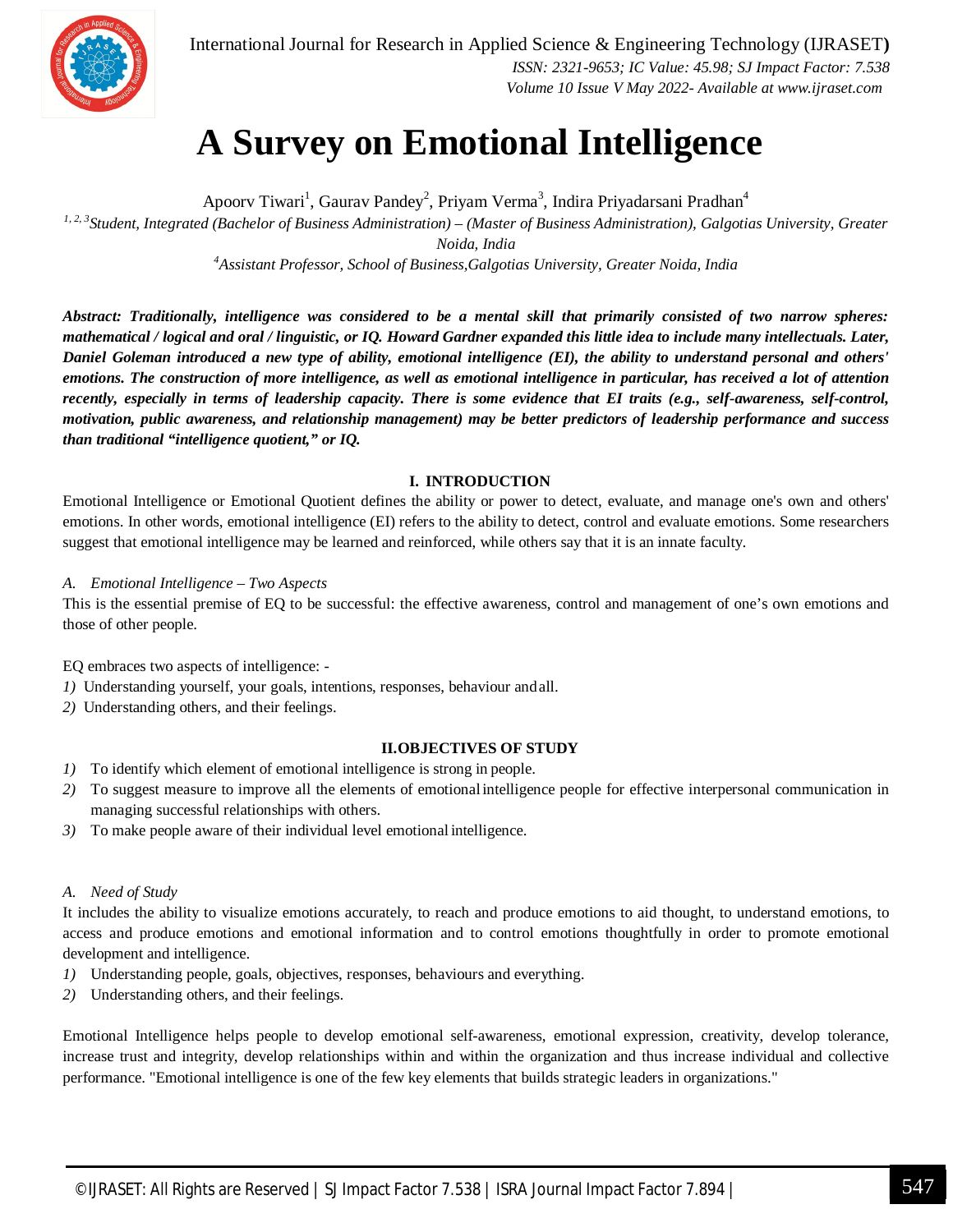

 *ISSN: 2321-9653; IC Value: 45.98; SJ Impact Factor: 7.538 Volume 10 Issue V May 2022- Available at www.ijraset.com*

#### **III. RESEARCH METHODOLOGY**

The research methodology is a simple framework or research program that guides data collection and analysis. It is a green text that is followed when completing a survey. Therefore, a good research approach ensures the completion of project efficiency and impact. As there are many aspects of the research methodology, the line of action should be chosen from a variety of alternatives, choosing the right method by experimenting with a variety of alternatives.

The research method gives the researcher the opportunity to prioritize his / her argument by choosing alternatives and at the same time he / she can justify his / her decision of something else he / she would like. Why the research was done, how the research problem was constructed what data was collected, what specific method when analysing the data was used and many questions of the same type are often answered when talking about the research problem in the research.

#### **IV. REVIEW OF LITERATURE**

Goleman (1998): - Research shows that emotional intelligence has proven to be as important as any other skill in any profession. When the role becomes dynamic and challenging, emotional intelligence becomes a key factor in success. Sales people, who are very emotionally intelligent, appeared to be 31.9% superior to others. He also found that 90% of the results of key leaders are due to their emotional intelligence and noted that success is more than just intelligence. IQ takes only 4% to 20% of results. Demonstrating an important factor in continuous success is not just a job of skill or talent but 80% of success depends on emotional intelligence.

McClelland (1999): found that when a superintendent with critical emotional intelligence skills, their categories exceed the target annual salary by 20 percent of class leaders without that almost equal weight "he found that the best attitudes of all senior members. together - and better business outcomes. " Egon Zehnder (2000): - found that emotional intelligence leads to success in senior management. Globally 515 top officials analysed those who were primarily strong in emotional intelligence likely to be more successful than those who were the strongest previous fitness experience or IQ. In other words, emotional intelligence was a better predictor of success than previous relevant experience or high IQ, especially 74% of successful managers were found to be high on emotional intelligence. J.M. (2000): - reported that working on emotional intelligence 80-90% of the skills that distinguish highlevel athletes are in the area of emotional intelligence. while IQ and other factors are important, it is clear that emotional intelligence is important for high-level performance leaders. "Employees who fail to identify themselves are in danger of falling into the same trap as the real threat to their identity.

- *A. Daniel Goleman (Emotional Intelligence) Theory*
- *1)* Emotional intelligence is the ability to see donkeys and control youremotions, those of others and groups.
- *2)* EQ is the latest model of behaviour, which is greatly enhanced byDaniel goleman's 1995 book called emotional intelligence.
- 3) Early emotional intelligence theory was developed in the 1970s & 1980s.
- *4)* Emotional intelligence is an important consideration in human resource planning, job planning, recruitment and selection interviews,management development, customer relationships and customer service.
- *5)* Can be categorized by EI capability and EI features.
- *6)* EI is the latest behavioural model in comparison.
- *B. Type of leader according to Daniel*
- *1)* Emotional intelligence is a way of seeing understanding and choosing how we think, feel and act.
- *2)* It creates interaction with others and our own understanding.
- *3)* It explains what we are learning and what we are learning.
- *4)* It allows us to set priorities
- *5)* Research suggests that it is responsible for up to 80% success in ourlives.

#### *C. Emotional Intelligence the five Domains*

Goleman identified five 'EQ domains' by:

- *1)* Know your feelings.
- *2)* Controlling your emotions.
- *3)* Self-motivation.
- 4) Recognize and understand other people's feelings
- *5)* Managing relationships, that is, managing the emotions of others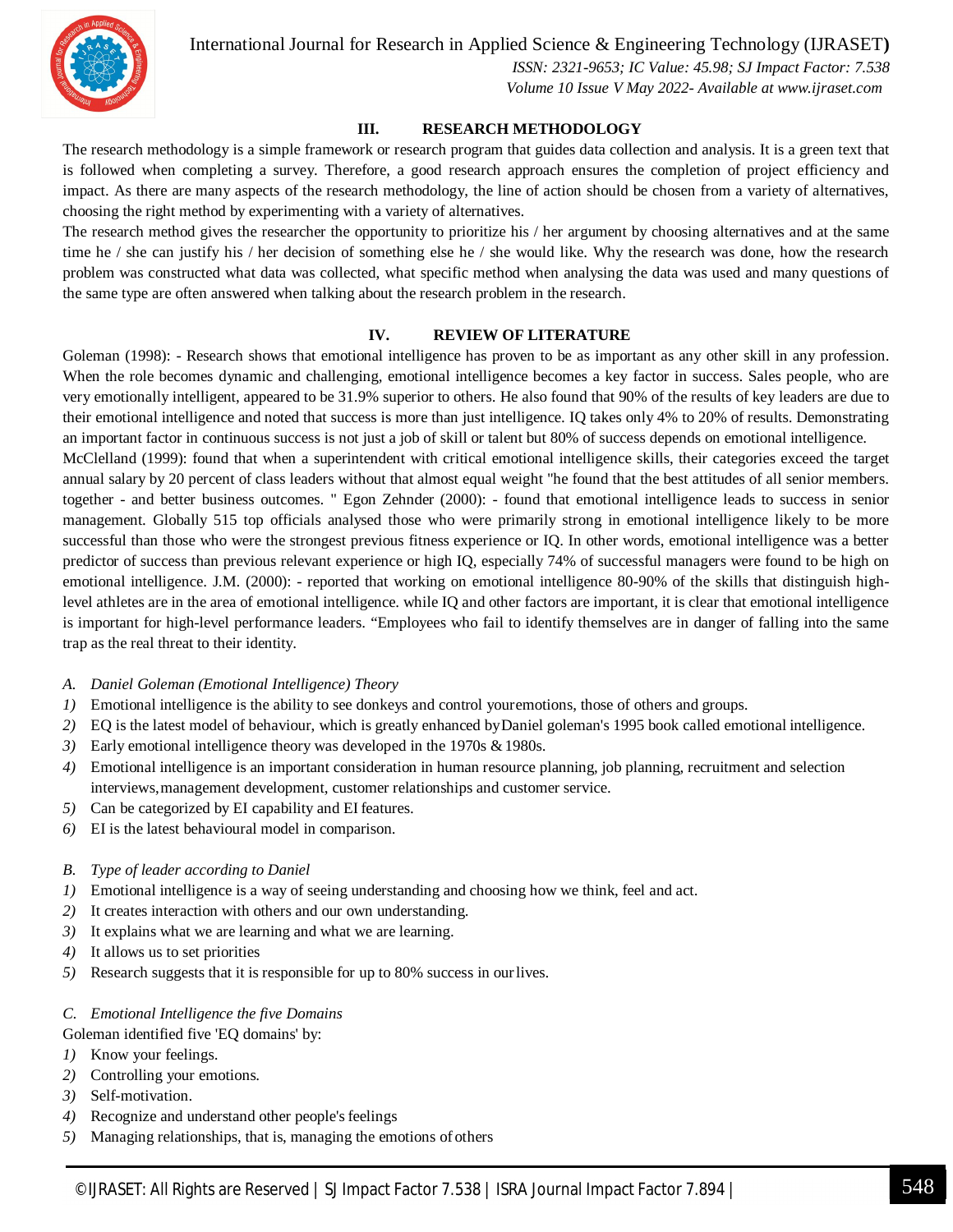

 *Volume 10 Issue V May 2022- Available at www.ijraset.com*

- *D. Elements of Emotional Intelligence*
- *1)* Four elements of emotional intelligence



- *2) Self-Awareness*
- *a)* The first aspect of the theory of emotional intelligence.
- *b)* Self-knowledge means that you understand it.
- *c)* Your strengths and weaknesses as a person.
- *d)* It is a path towards humility, which is a much-needed reality in leadership.
- *3) Self-Management*
- *a)* It is the second aspect of emotional intelligence.
- *b)* Control what you say and do.
- *c)* Leadership and adaptability.
- *d)* Establish problem solving.
- *e)* A step towards quick thinking and acting wisely.
- *4) Social Awareness*
- *a)* It is the third dimension of emotional intelligence.
- *b)* Public awareness is the ability of leaders to understand the feelings of the members of the group around them and to gain a better understanding of their emotional makeup.
- *c)* The ability to treat people according to this emotional response is important.
- *d*) It is about understanding and truly communicating with the absolute needs of nature and acting accordingly.
- *5) Social Skills*
- *a)* It is the fourth and final part of emotional intelligence
- *b)* They find professional ways to make their team support them and believe in their leadership.
- *c)* A leader who is competent in coaching is also good at resolving disputes and conveying ideas to team members and enlightening them.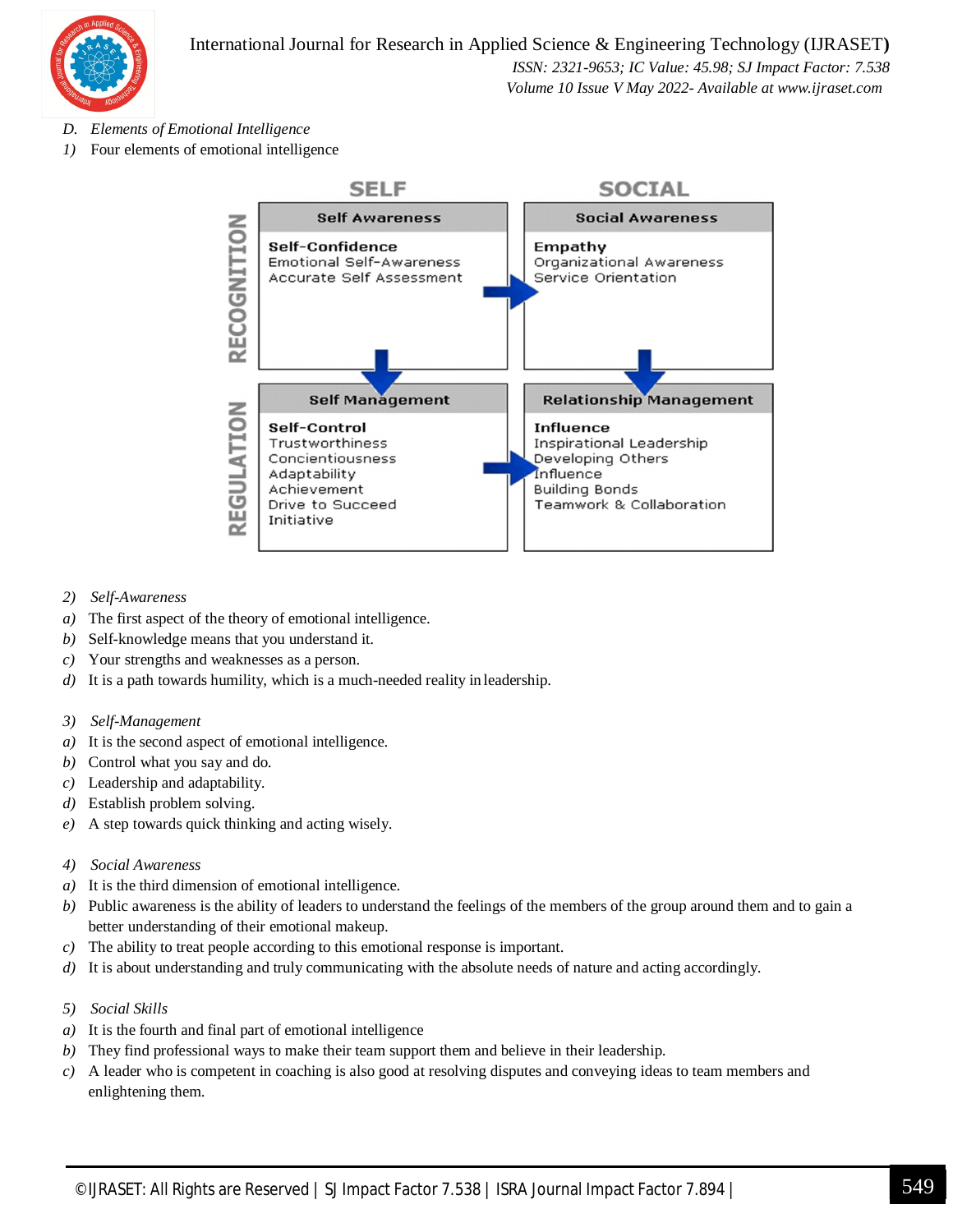

 *ISSN: 2321-9653; IC Value: 45.98; SJ Impact Factor: 7.538 Volume 10 Issue V May 2022- Available at www.ijraset.com*

#### **V.FINDINGS**

- *1)* It has been found that the people of India are emotionally protected and able to communicate their emotions effectively in order to perform their duties to the best of their ability.
- *2)* Age affects emotional intelligence because most employees fall into the age group of 25-30 years and are considered to have higher emotionalintelligence.
- *3)* In this study, I found that the self-esteem rate in India is 90.72%.
- *4)* The Indian / public awareness rate of Indians is 86%.
- *5)* The self-regulation rate for the Indian population is 83.5%.
- *6)* Relationship management rate in India is 93.71%
- *7)* The EQ ratio of people who remember the above categories is approximately 88%.

#### *A. Recommendations*

In the past as, we have seen in this project report there was a lot of emphasis on IQ and EI was not given much importance but now the situation has changed and the organization is moving from IQ to EI so here are some of the organization and individual recommendations on EI. As in modern times, a person is exposed to many cultures and influences. Organizations have traditionally provided tangible benefits to internal / external customers, these days customers are seeking the fulfilment of their emotional needs. Companies in the long run to maintain customer loyalty need to take care of people's emotional needs and behave with empathy. Therefore, the organization should take into account the needs of Emotional Intelligence of the people.

- *1)* Organizations should select those people with the highest level of emotional intelligence. Because these people are very emotionally balanced and have a better understanding of all situations and can do very well in these weather stress, happiness, anger, love etc.
- *2)* Employers should check the level of EI from time to time to give them feedback and get better performance from them. Because if there is effective communication between the two sides it will improve the results of both sides which is why productivity and performance are increasing.
- *3)* Organizations should train people to improve their EI, because EI can be learned at any age and at any time in life, it is not something they are bornwith.
- *4)* EI methods should be used to improve people's thinking.
- *5)* Those companies that will use EI, will always be successful in the future, because employees will be emotionally stable and able to deal with all situations.
- *6)* People with a low level of EI should work to improve this and it can lead to a better understanding of your emotions and control them and will be helpful in the workplace and as a result individual performance will increase.
- *B. Can EQ be increased?*
- *1)* Yes, EQ can be increased by practice
- *2)* Your brain is tightly connected to give emotions up
- *3)* The Limbic System (sensory brain) responds to events first before we have the opportunity to engage the sensible brain.
- *4)* EQ requires effective communication between the mental and emotional centres of the brain
- *C. 5 Skills to Develop EQ*
- *1)* Reduce stress quickly
- *2)* Emotional Awareness
- *3)* Non-Communication
- *4)* Use humour and play to deal with challenges
- *5)* Effective Dispute Resolution

#### **VI. CONCLUSION & SUGGESTIONS**

Current research has revealed significant effects that contribute to both research and practice. Research into a person's emotional intelligence and their ability to function effectively in the workplace is identified as being able to control their emotional intelligence, which has a direct impact on their work. These skills need to be developed to achieve higher employee productivity and to improve the image of the organization.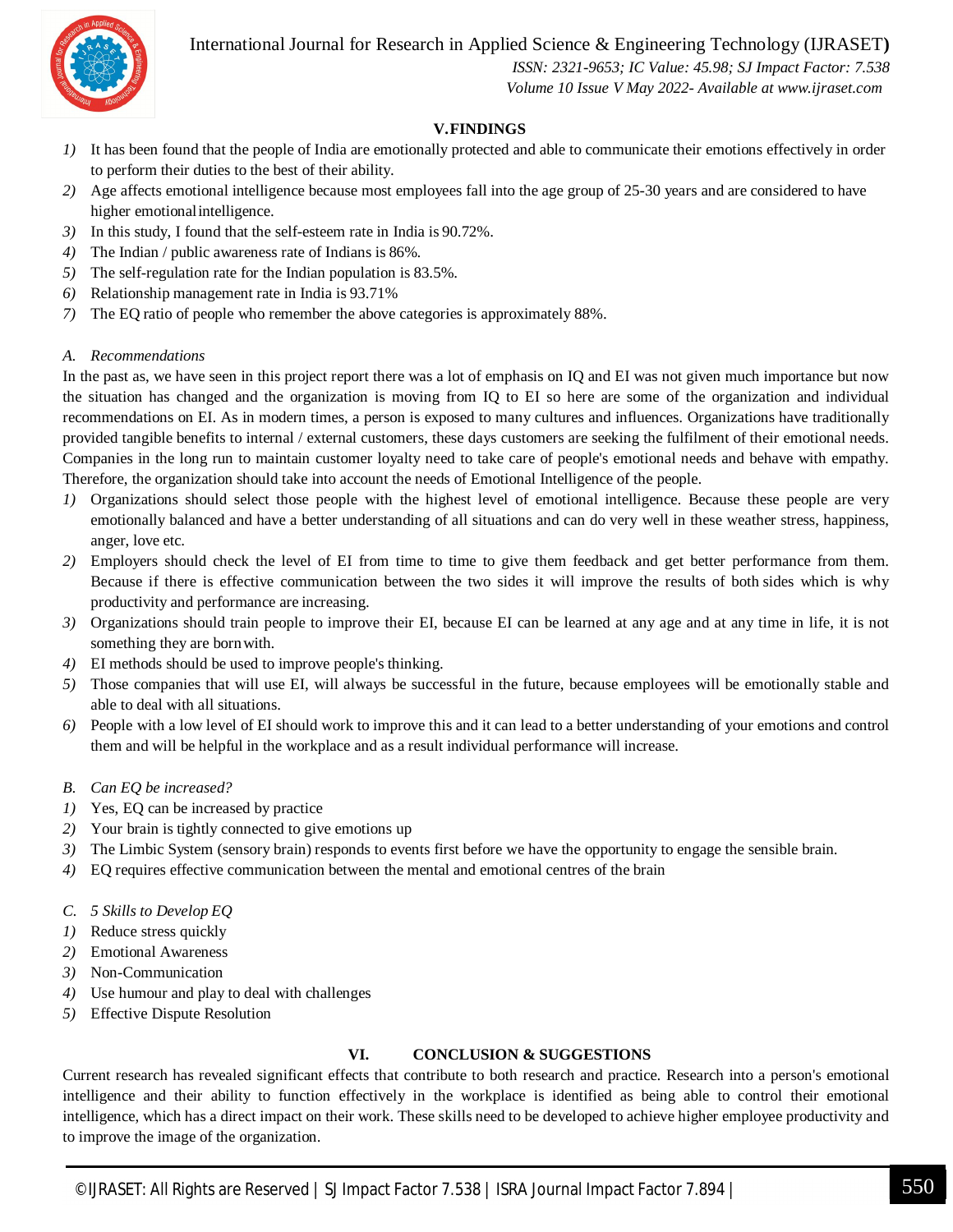

 *ISSN: 2321-9653; IC Value: 45.98; SJ Impact Factor: 7.538 Volume 10 Issue V May 2022- Available at www.ijraset.com*

The most interesting findings or findings in the present study are that people's emotional intelligence has affected their level of performance in the workplace. This has an impact on management, which suggests that organizations can benefit by identifying the level of emotional intelligence and conducting interventions that focus on developing emotional intelligence among people within the organization. EI is associated with better performance in the following areas.

- *1)* Collaborative Management.
- *2)* Free Drawing People.
- *3)* Balance between personal life and work.
- *4)* Advanced Stability and Stability.
- *5)* Determining
- *6)* Do whatever is needed
- *7)* Adaptability.

Therefore, the conclusion of the entire project report is that emotional intelligence is connected to all aspects of the workplace and is very important these days. In the past EI was not significantly emphasized and instead IQ was given more importance. People with IQ levels were previously preferred within organizations but now the situation has changed and organizations prefer those emotionally stable people. Therefore, success in EQ life plays an important role.

Indians with an EQ rate of more than 80% due to the survey and 20% rest, the organization benefits from various EQ processes and interactive HR sessions.

#### **REFERENCES**

- [1] ROI for Emotional Intelligence-an IHHP paper.
- [2] Thesis on EI.
- [3] Case study on EI at workplace and leadership.
- [4] PowerPoint presentations from www.google.com